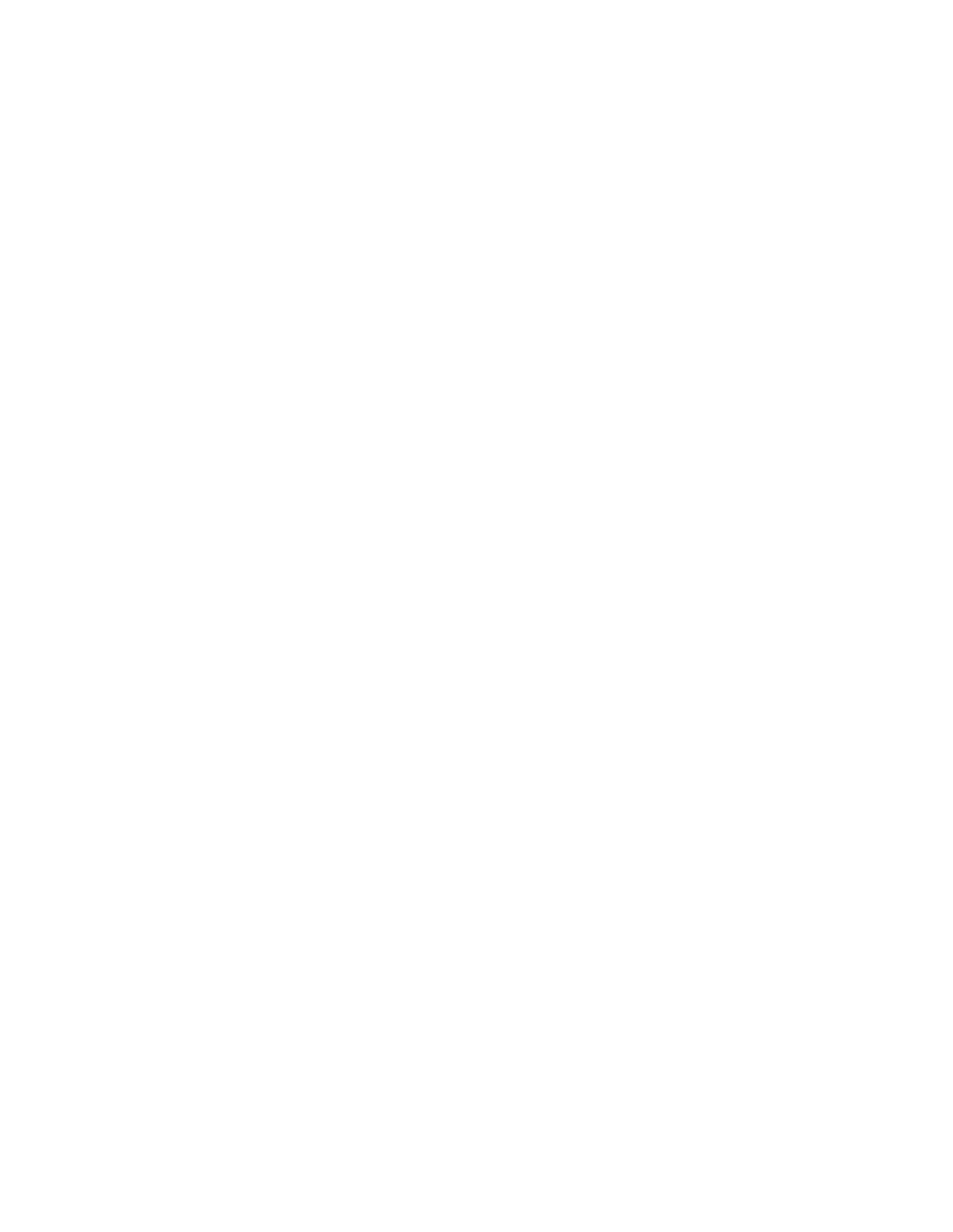

# **Introduction**

#### **Purpose**

This Field Service Bulletin describes how to install a touchscreen for the MicroEDGE Pro CNC.

This Field Service Bulletin applies to kit number 090094.

The following procedures require familiarity with the MicroEDGE Pro. If necessary, refer to the *MicroEDGE Pro Instruction Manual* for detailed information.

#### **Kit 090094 contents**

| <b>Part number</b> | <b>Description</b>                  | Quantity |
|--------------------|-------------------------------------|----------|
|                    | Touchscreen mounted on a flat panel |          |
| 104451             | USB interface cover                 |          |
| 223017             | Ground strap cable                  |          |
| 223161             | 15 position VGA cable               |          |
| 223162             | USB cable from touchscreen          |          |
| 223163             | USB cable from panel mounting       |          |
| 229380             | AC power cable                      |          |
| 229383             | EDGE Pro OEM power switch cable     |          |
| 229455             | MicroEDGE Pro power switch cable    |          |
| 807370             | <b>Field Service Bulletin</b>       |          |
|                    |                                     |          |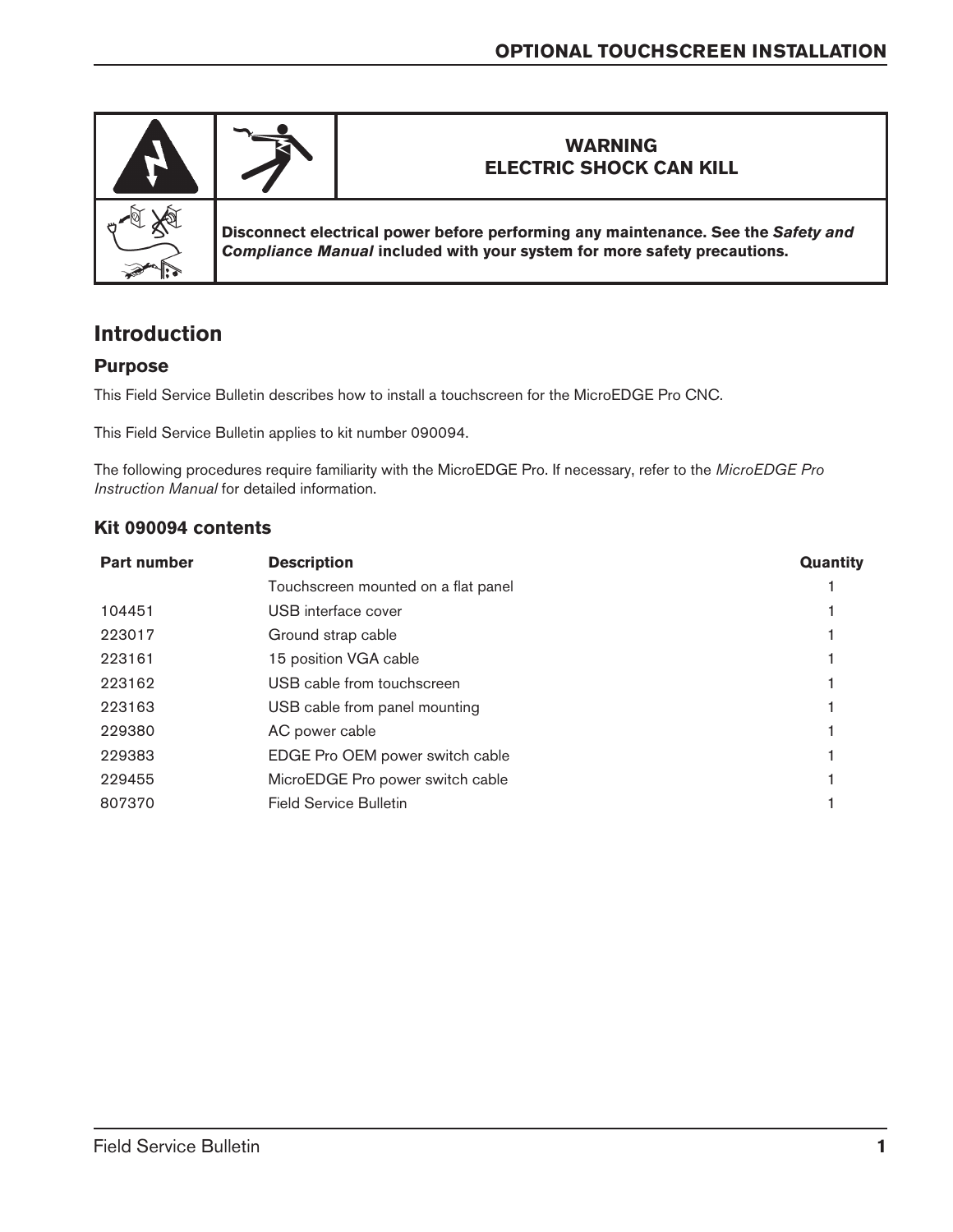# **Touchscreen description**

The MicroEDGE Pro CNC does not include a touchscreen. The touchscreen that is provided with this kit is an optional unit that a table manufacturer can install in an enclosure to meet the design and technical requirements of the manufacturer and the end user.

The touchscreen does not carry any regulatory approvals because these approvals are based on a complete system in an enclosure that is ready for installation and operation. Therefore, all regulatory approvals for this touchscreen must be obtained after it is installed in an enclosure.

The design for the touchscreen enclosure must accommodate environmental specifications for dust, temperature, and EMI/RFI. For more information, see *System specifications* in the *MicroEDGE Pro Instruction Manual*.

### **Touchscreen dimensions**

The following illustration provides the dimensions of the optional touchscreen display.

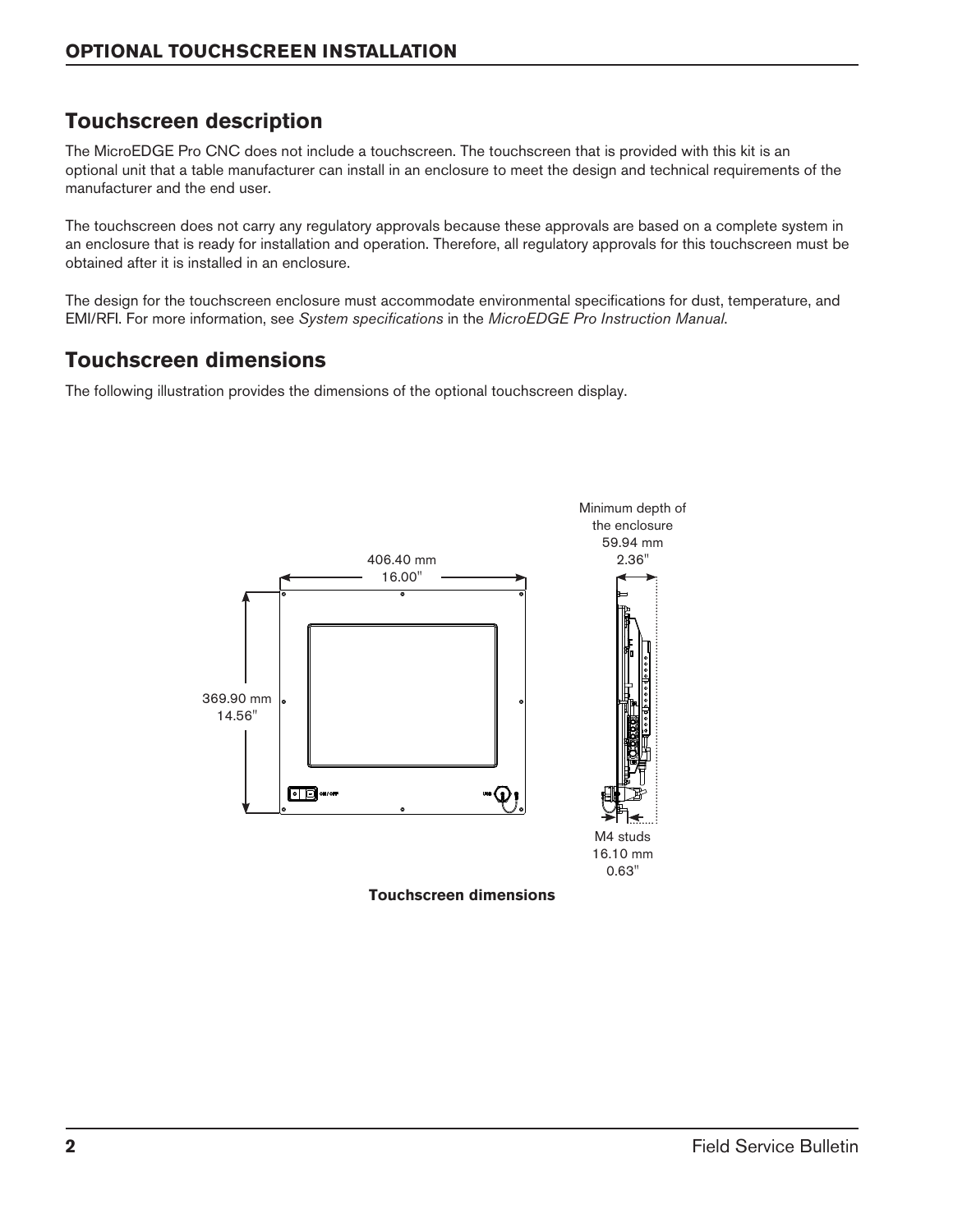#### **Enclosure dimensions**

The following illustration provides enclosure dimensions that are required for the touchscreen.



**Enclosure dimensions for the touchscreen**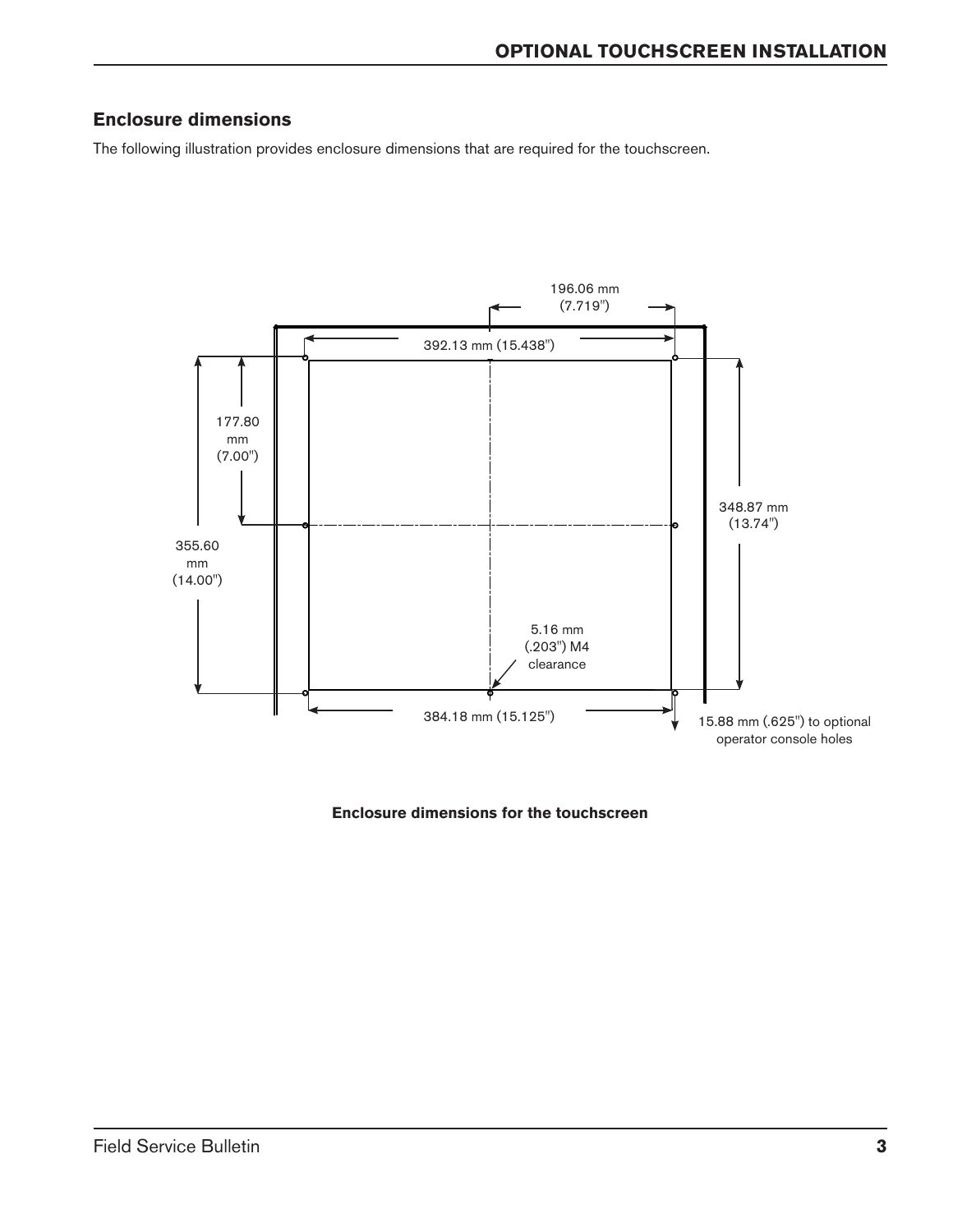#### **Optional Touchscreen Installation**

## **Install the touchscreen**

Each numbered step corresponds to a number in the illustration on the facing page.

**Note:** All cables from the touchscreen connect to the back panel of the MicroEDGE Pro.



- 2. Plug the 3-prong AC power cable (229380) into the touchscreen. Remove the green connector at the other end and terminate each wire at an AC source according to the diagram at right. **Note:** AC power does not have to be switched off at the touchscreen. After the CNC is turned off, the touch screen turns off automatically. Similarly, when the CNC is turned on, the touchscreen also turns on. (green/yellow)
- 3. Plug one end of the touchscreen USB cable (223162) into the touchscreen.
- 4. Plug one end of the 15-pin VGA cable (223161) to the VGA D-sub connector.
- 5. Attach the ground bonding wire (223017) to the display unit and a ground fastener on the cabinet.
- 6. Pass the ON/OFF cable (229455) through the rectangular opening in the lower left front of the display panel and snap the ON/OFF switch in place, as shown at right.
- 7. Plug the other end of the ON/OFF cable (229455) into the Remote ON/OFF connector.



Line (brown)

Neutral (blue)

Chassis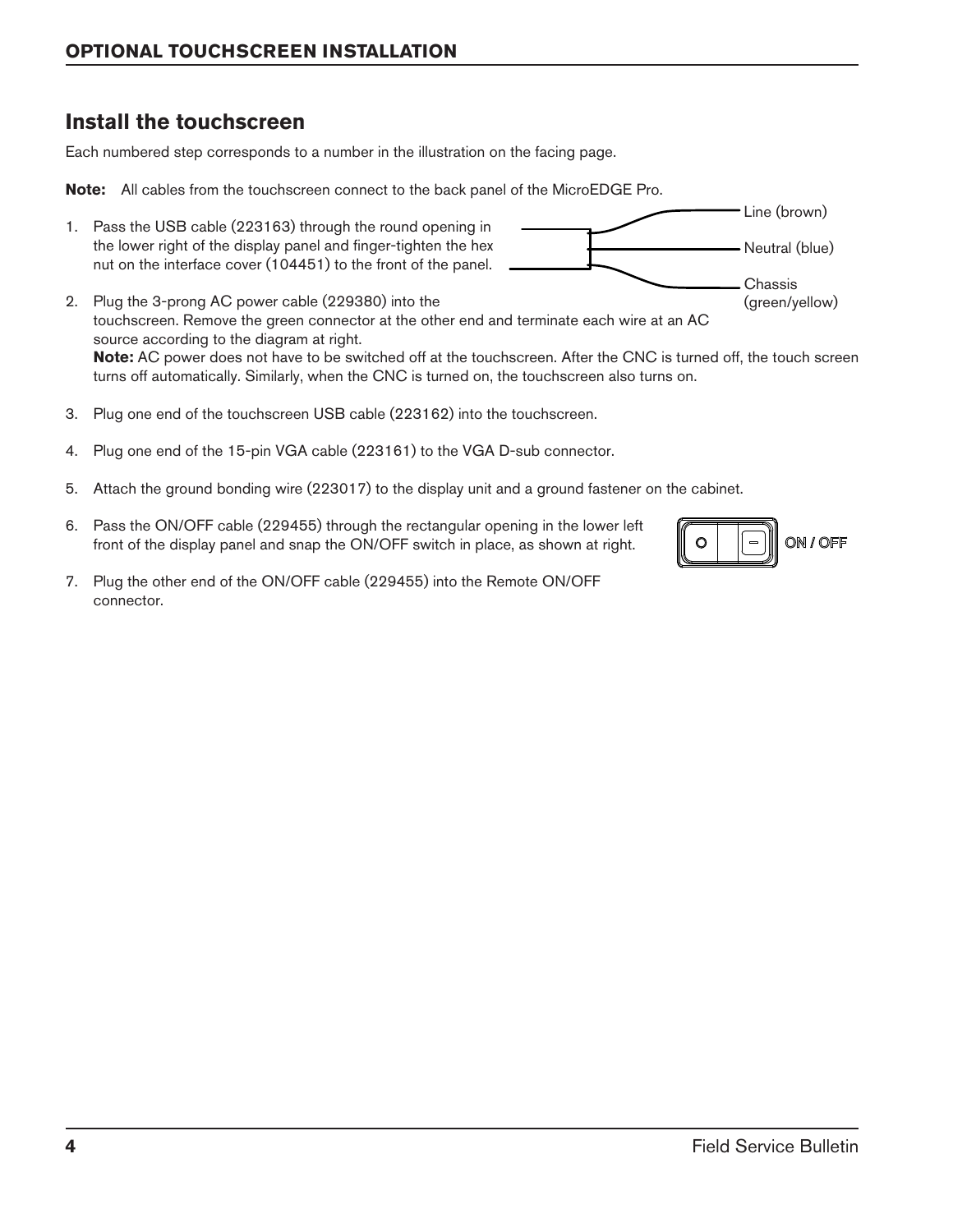

**Rear view of the display panel**